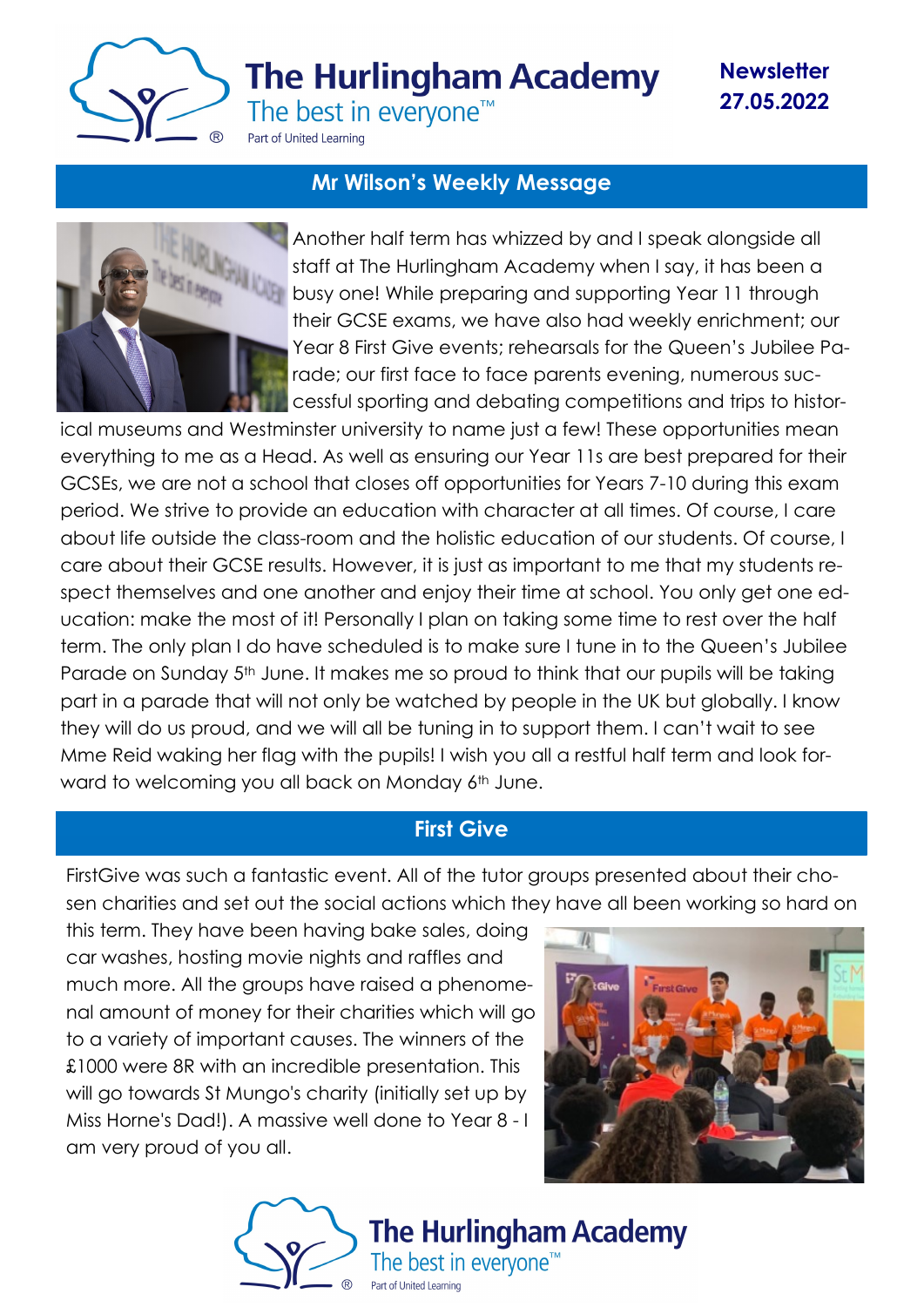# **Subject in the spotlight**



This week's subject in the spotlight is…. Religion and philosophy (R&P) with Head of R&P, Ms Ahmed.

This week in: Religion and Philosophy...

**Year 7** are starting to finish their studies on Jewish persecution, zooming in on the Holocaust and how the Jewish community have responded to the mass murder of 6 million Jews. Here, Y7 touch upon the Problem of Evil, how can an all-loving and all-knowing God allow such evil to

exist in the world? This lesson lays the foundation for further study on morality and evil in the Y9 Philosophy modules and GCSE RE.

**Year 8** will continue their learning on Christianity and learning about the crusades and slavery. They will be exploring key religious concepts such as the sanctity of life and pacifism within Quaker Christianity. They will also be evaluating how the Bible supports and opposes slavery.

**Year 9** are deepening their knowledge on the Eucharist, one of the Gospel sacraments. They learn about how the Eucharist is practiced and the different Christian beliefs about the Eucharist: transubstantiation, consubstantiation and memorialism.

**Year 10** have started a new unit of work in their GCSE studies. The issues of relationships module includes themes of family, marriage, divorce. This week Y10 are evaluating the extent to which Christianity and Islam permit contraception and why Catholicism opposes its use.

**Year 11** have completed two of their GCSE RE exams and have one exam left. Over half term, they will be revising Islamic beliefs and practices in preparation for their final exam. We wish them the very best of luck!

## **End of year assessments**

End of year exams for all students in Years 7-10 will begin on **Thursday 16th June**. This is a great chance for all students to show off what they have learned this year.

Students have been given their exam timetable and revision manifests and should start their revision over the half term break. We particularly recommend the following revision techniques:

Self quizzing to learn definitions from a knowledge organiser (see [this video\)](https://www.youtube.com/watch?v=LGZtGZU7VYo) Testing yourself on flashcards using the Leitner system (see [this video\)](https://www.youtube.com/watch?v=C20EvKtdJwQ)

Completing practice questions - your teacher will provide you with these

Teachers will be giving out lots of revision tips in lessons after half term, so it's important for students to be in school every day and to get plenty of rest each night. You can find the revision manifests and exam timetables available [here.](https://www.thehurlinghamacademy.org.uk/students/assessment-manifest)

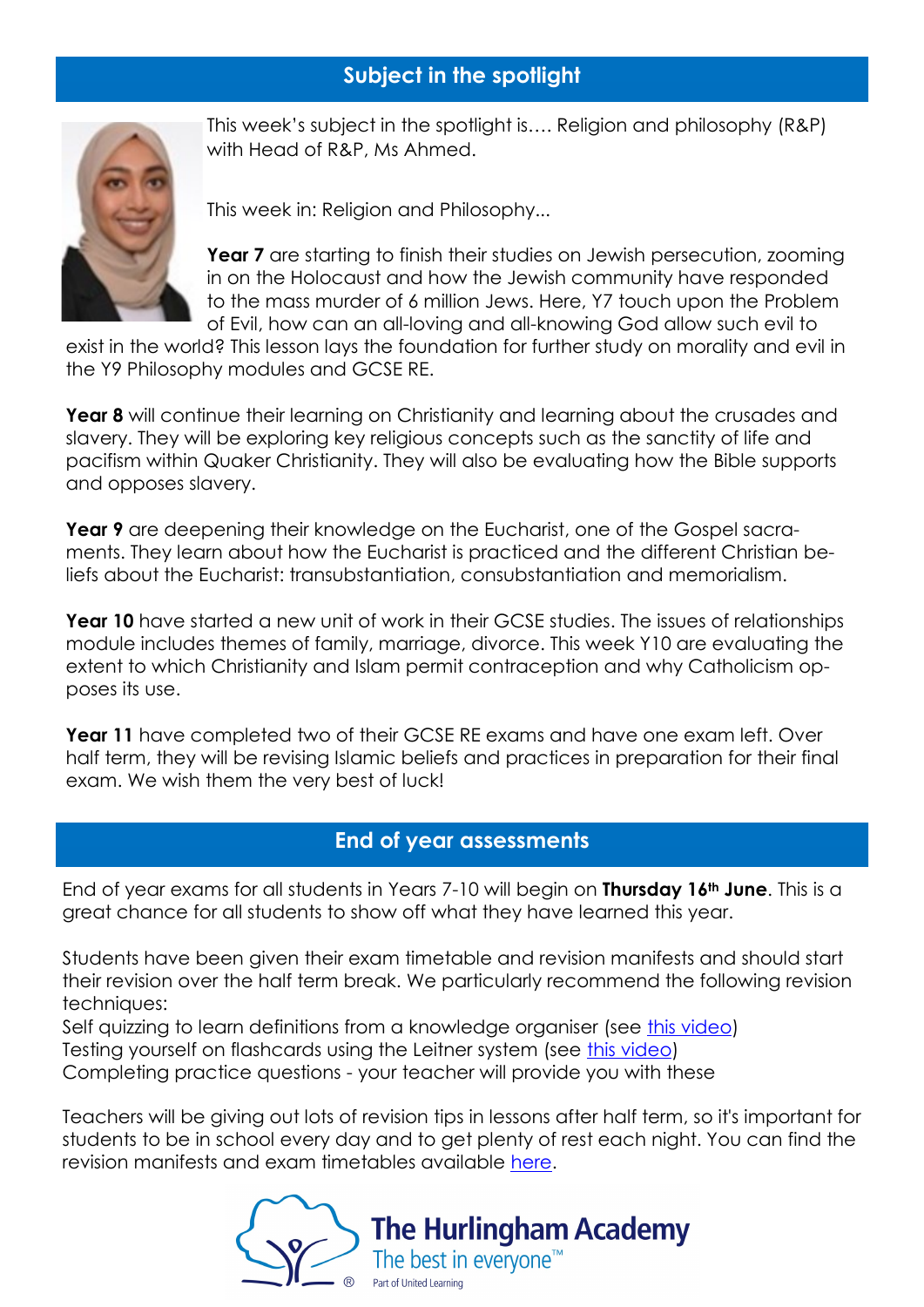# **Mr Wilson's Commendations**

Congratulations this week go to the following pupils, who made it to the top of our maths and science leader boards:

Top of the leader board for Hegarty Maths this week are:

- Year 7 Nisrin
- Year 8 Mustapha
- Year 9 Helena
- Year 10 Yan
- Year 11 Aya



- Top of the leader board for Educake Science this week are:
- Year 7: Joshua
- Year 8: Juan
- Year 9: Alan
- Year 10: Tina
- Year 11: Cherise



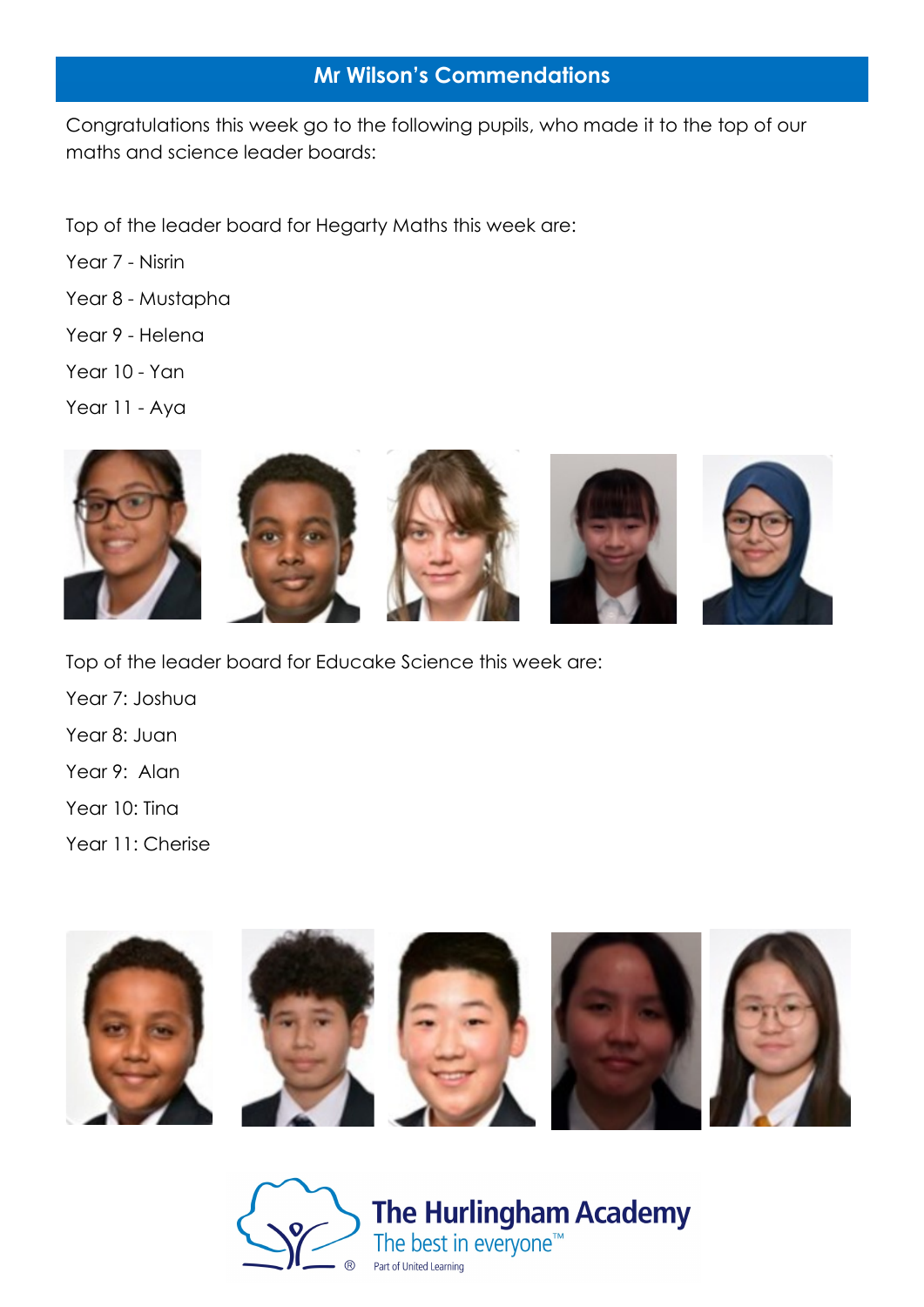# **House Update**



Lots to update you on in terms of activities and points…although not much movement in the standings!

Aequitas have really stepped it up this term with a number of rowing wins and a competition win – they are hot in the heels of Veritas who are continuing their fine form from Term 2. Aequitas won rowing as well as two weeks worth of E-praise totals. But, Veritas have been setting the pace as well with wins at rowing, and a number of second placed finishes in various events.

We held our very own Sport Day prep by having a relay race on the main playground which involved pupils of all year groups; a fantastic way of keeping Y11 (who are revising very hard right now for their exams) engaged and happy.

We also ran a sack race on the playground by reception, and as you can see from the photos, they had lots of fun!

See below for updated scores!

| 1 <sup>st</sup>  | <b>Aequitas</b> | 1225 |
|------------------|-----------------|------|
| 2 <sup>nd</sup>  | <b>Veritas</b>  | 1300 |
| $=3rd$           | <b>Caritas</b>  | 1000 |
| $=3^{\text{rd}}$ | <b>Unitas</b>   | 1000 |

### **Term 3 Overall**

| 1 <sup>st</sup>                | <b>Veritas</b>  | 8960 |
|--------------------------------|-----------------|------|
| 2 <sup>nd</sup>                | <b>Unitas</b>   | 8645 |
| 3rd                            | <b>Aequitas</b> | 8580 |
| $\boldsymbol{a}^{\textsf{th}}$ | <b>Caritas</b>  | 8040 |